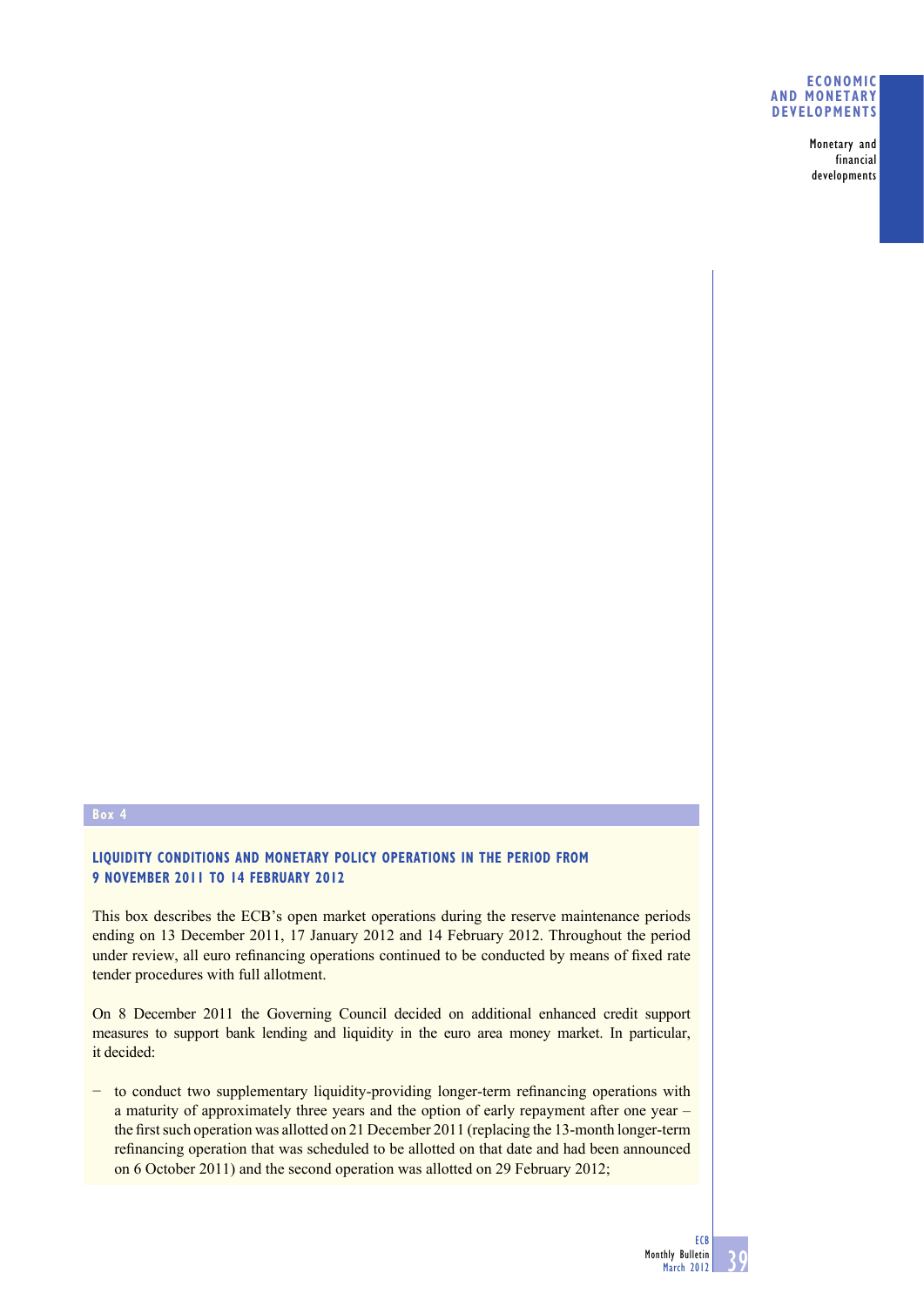- to reduce the reserve ratio from 2% to 1%, as of the reserve maintenance period starting on 18 January 2012;
- to discontinue the fine-tuning operations carried out on the last day of each maintenance period, as of the maintenance period starting on 14 December 2011; and
- to take measures to increase the availability of collateral.

In addition, in view of the maturity dates of other operations close to the start of the two three-year longer-term refinancing operations, the Governing Council decided to conduct two one-day liquidity-providing fine-tuning operations on 20 December 2011 and on 28 February 2012.

Finally, during the period under review, the ECB's key policy rates were reduced by 25 basis points on two occasions following decisions by the Governing Council.

#### **Liquidity needs of the banking system**

In the period under review, the banking system's aggregate daily liquidity needs – defined as the sum of autonomous factors, reserve requirements and excess reserves (i.e. current account holdings in excess of reserve requirements) – averaged  $\epsilon$ 433.5 billion. This amount was  $E18.9$  billion lower than the daily average recorded in the previous three maintenance periods (i.e. the period from 10 August 2011 to 8 November 2011).

The decline in liquidity needs stemmed mainly from a decrease in reserve requirements. Until 17 January 2012 the daily level of reserve requirements was  $\epsilon$ 207.0 billion. In the last

maintenance period under review, the daily level of reserve requirements decreased to  $€103.3$  billion, reflecting the aforementioned decision to reduce the reserve ratio from 2% to 1%. During the period under review, the average value of autonomous factors increased by  $\epsilon$ 5.1 billion to  $\epsilon$ 251.0 billion. Moreover, daily excess reserves averaged €4.8 billion, up from  $E2.5$  billion in the previous three maintenance periods (see Chart A).<sup>1</sup>

#### **Liquidity supply**

In the period under review, total net liquidity supplied by means of open market operations averaged  $€802.0$  billion. This amount was  $€186.7$  billion higher than in the previous three maintenance periods. Tender operations 2 provided an average of €530.3 billion,





1 For further information on the factors that influence excess reserves, see the box entitled "Excess reserves and the ECB's implementation of monetary policy", *Monthly Bulletin*, ECB, October 2005.

2 Tender operations include main refinancing operations, longer-term refinancing operations and fine-tuning operations, the last of which can be either liquidity-providing or liquidity-absorbing.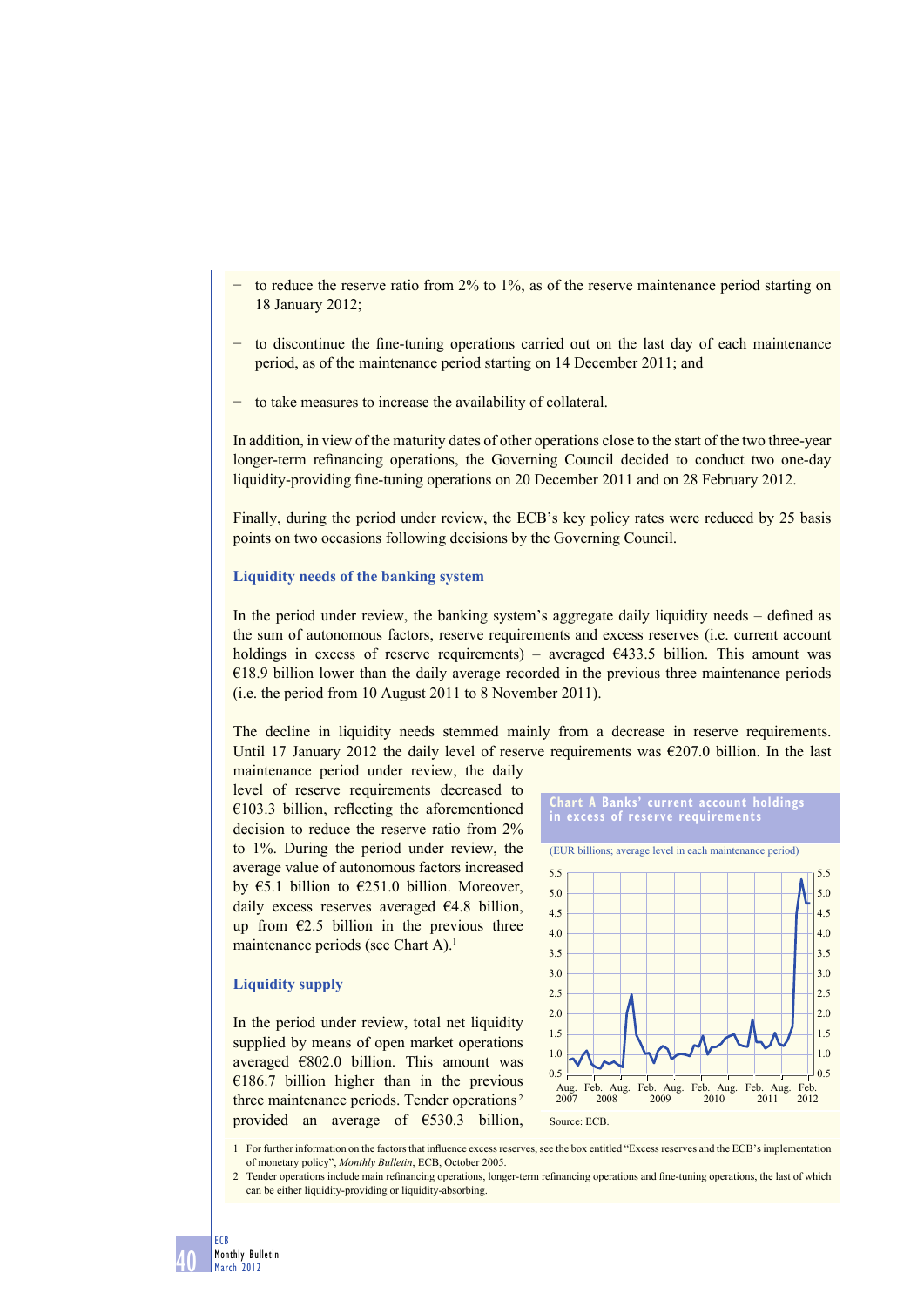Monetary and financial developments

| Liquidity-providing operations from 9 November 2011 to 14 February 2012 |                                          |                                                  |                                                         |                                                       |                                                      |                                                               |
|-------------------------------------------------------------------------|------------------------------------------|--------------------------------------------------|---------------------------------------------------------|-------------------------------------------------------|------------------------------------------------------|---------------------------------------------------------------|
| Liquidity-<br>providing<br>operations                                   | <b>Main</b><br>refinancing<br>operations | <b>Special-term</b><br>refinancing<br>operations | Three-month<br>longer-term<br>refinancing<br>operations | Six-month<br>longer-term<br>refinancing<br>operations | One-year<br>longer-term<br>refinancing<br>operations | <b>Three-year</b><br>longer-term<br>refinancing<br>operations |
| Daily average<br>(EUR billions)                                         | 179.9                                    | 45.6                                             | 157.4                                                   | 49.4                                                  | 11.2                                                 | 489.2                                                         |

Source: ECB.

€121.8 billion more than in the previous review period, mainly as a result of the increase in liquidity provided through longer-term refinancing operations.

The average liquidity provided by special-term refinancing operations with a maturity of one maintenance period and by three-month longer-term refinancing operations decreased by  $€18.4$  billion and  $€104.2$  billion respectively in comparison with the previous review period. By contrast, the average liquidity supplied by one-week main refinancing operations increased by €8.3 billion. There was only one outstanding 12-month longer-term refinancing operation  $(611.2 \text{ billion})$  during the review period. Finally, a significant sum of  $6489.2$  billion was provided through the three-year longer-term refinancing operation that settled on 22 December 2011 (see the table).

Together, the two covered bond purchase programmes (CBPP and CBPP2) and the Securities Markets Programme (SMP) resulted in liquidity that averaged  $\epsilon$ 271.7 billion in the period under review, compared with an average

of  $\epsilon$ 206.7 billion in the previous three maintenance periods.

The liquidity provided through the CBPP, under which the last purchases were on 30 June 2010. stood at €57.6 billion on 14 February 2012, down marginally from the level of  $E$ 59.4 billion in the previous review period on account of maturing amounts. On 14 February 2012 settled purchases under CBPP2 reached a level of €5.8 billion, while the net value of settled purchases under the SMP stood at €219.3 billion, compared with €185.3 billion on 8 November 2011. In parallel, weekly operations neutralised all the liquidity provided through the SMP, absorbing an average of  $\epsilon$ 206.7 billion in the period under review.

In accordance with the aforementioned decision to discontinue end-of-maintenanceperiod fine-tuning operations, the last such operation took place on 13 December 2011. This operation absorbed an amount of  $\epsilon$ 258.0 billion (see Chart B). In addition,

**Chart B Liquidity needs of the banking system and liquidity supply**



41